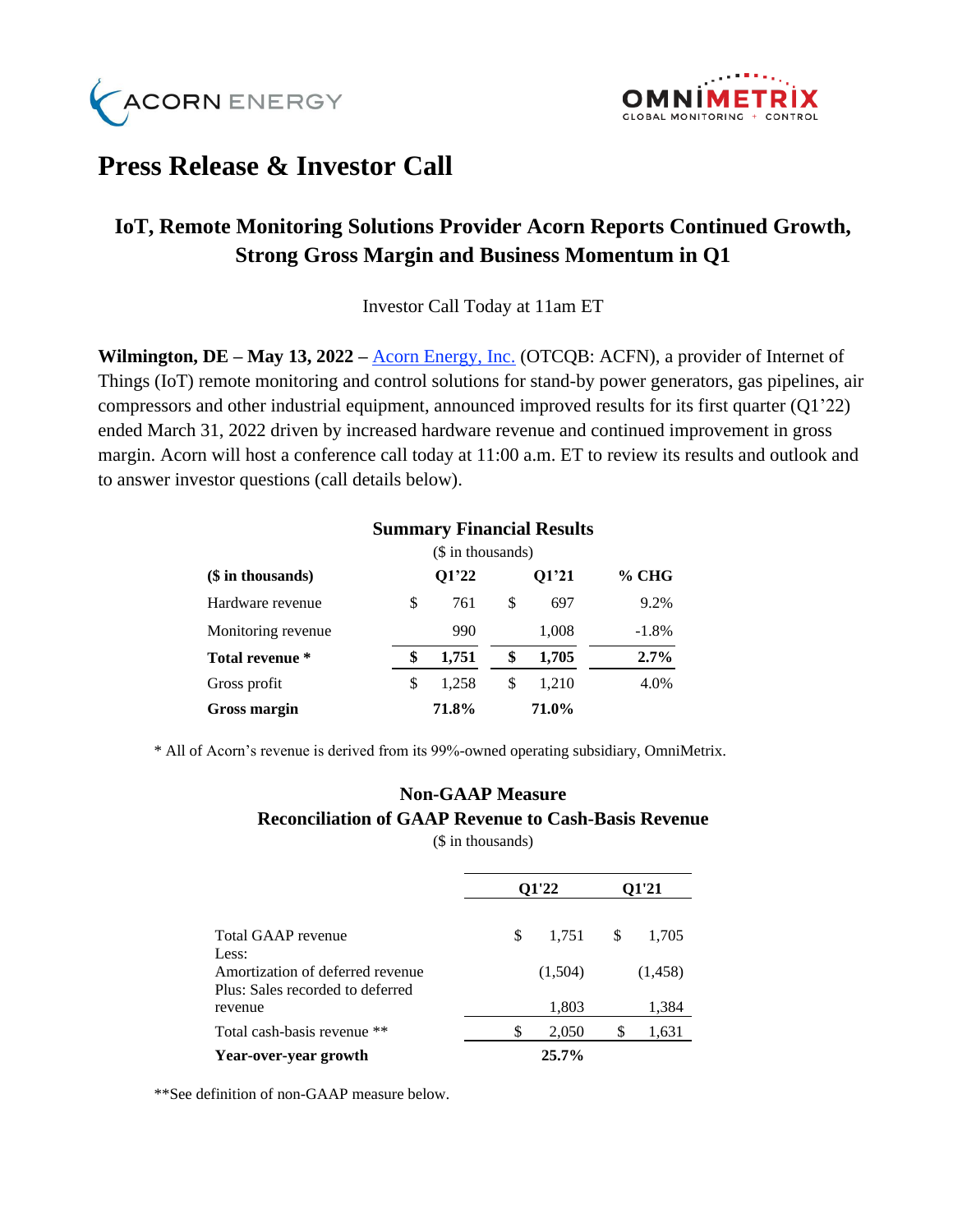Jan Loeb, Acorn's CEO, commented, "Despite various macro challenges, OmniMetrix generated cashbasis revenue growth of 25.7% in the first quarter, outpacing our 20% cash-basis revenue growth target for fiscal year 2022, driven by continued strength in hardware sales. Hardware sales are amortized over a three-year period for GAAP and thus increased only 9.2% on a GAAP revenue basis.

"Our hardware sales remained strong in Q1, as we continue to benefit from the sale of next-generation monitoring equipment to replace older units utilizing 3G technology. The end of 3G support by most wireless providers has necessitated the sunsetting of legacy monitoring units and benefitted the sale of next-generation monitors. This trend is having a short-term negative impact on monitoring revenue growth due to some related contract churn.

"Our gross margin ticked up to 72% from 71% despite increases in various costs to deliver our solutions. Next-generation monitoring equipment tends to carry higher margins due to creative enhancements that provide greater value to customers, as well as design improvements and production economies which reduce our unit costs. We also implemented a modest price increase last fall to partially offset rising costs.

"We generated strong operating cash flow of \$221,000 in Q1'22, while also investing \$159,000 in technology. This investment was primarily for a new Azure cloud-hosted environment that will offer us greater flexibility and enhanced performance as we grow and add connections.

"When considering our financials, it is important to note that we recorded no tax expense in Q1'22 or in fiscal 2021 as a result of Acorn's over \$70M of net operating loss (NOL) carryforwards. Our NOLs should largely shield the company from paying cash income taxes for the foreseeable future, providing a significant benefit to operating cash flow.

"Many of today's challenges represent opportunities for OmniMetrix, as we enable more cost-effective remote monitoring of mission-critical equipment and systems, often in remote locations. Data and insights gleaned from monitoring also allow operators to improve their efficiency and bottom line through reduced downtime of commercial and industrial systems.

"As companies deal with rapidly rising labor and fuel costs, increasing environmental pressures and violent weather patterns, the value and return on investment of our solutions grows. OmniMetrix solutions reduce the amount of travel, people, time, emissions, costs and environmental impact involved in monitoring and maintaining equipment in the field.

"Given our leadership in the remote monitoring industry, we see substantial opportunities for growth in the under-penetrated commercial and industrial markets we currently serve, as well as in new adjacent markets. We also have the financial strength to support our growth as well as the potential for growth through partnership or acquisition.

"We have been successful so far in mitigating impacts from global supply chain issues by actively managing inventory of key components and inputs. As of today, we do not expect supply issues or rising costs to have a material adverse impact on our business, and we remain confident in our goal of 20% average annual cash-basis sales growth."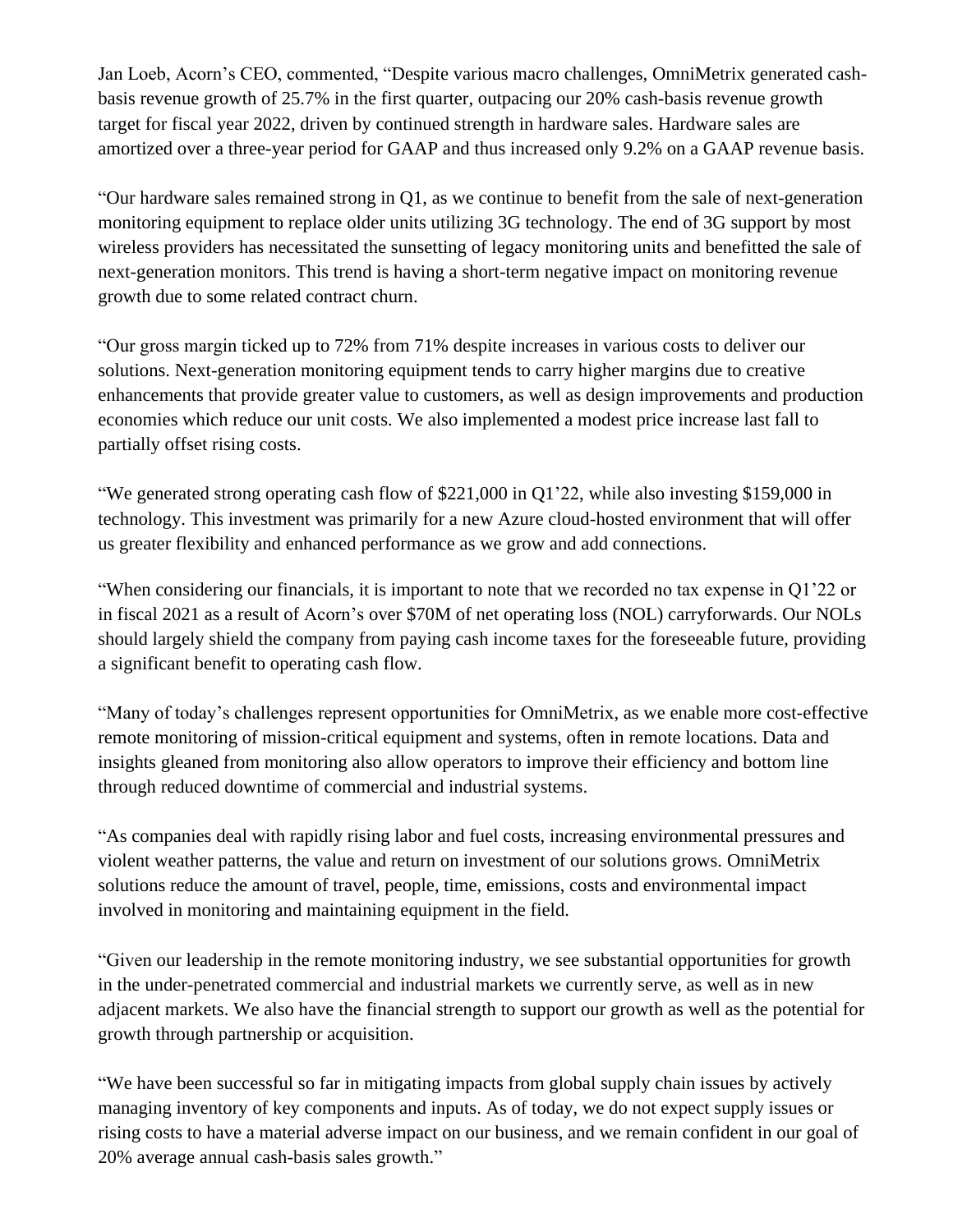### **Additional Financial Highlights**

- Revenue rose to \$1,751,000 in Q1'22 from \$1,705,000 in Q1'21, reflecting a 9% increase in hardware and accessories sales and a 2% decrease in GAAP monitoring revenue. The increase in hardware revenue was due to an increase in the number of TG-2 and Hero-2 units sold during the first quarter of 2022, offset by approximately \$112,000 in revenue recognized in the first quarter of 2021 from the sale of custom TG Pro units that were monitored by the customer and thus the revenue was not deferred. Custom unit orders are designed to a specific commercial customer's specifications and we did not have any custom unit orders in the three months ended March 31, 2022. Hardware revenue during the three months ended March 31, 2021, excluding the revenue from the sale of the custom units, was approximately \$585,000; thus, the increase in hardware revenue excluding custom units was approximately 30%. The decrease in GAAP monitoring revenue was due to the impact of the connections that dropped off as a result of sunsetting 3G technology.
- Q1'22 gross profit increased to \$1,258,000, reflecting a gross margin of 72%, compared to a gross profit of \$1,210,000 with a 71% gross margin in Q1'21. Gross margin improved despite increases in cost of sales, due both to the price increase implemented by OmniMetrix in September 2021 to offset increasing costs and to improved gross margin on monitoring revenue. The increase in gross margin on monitoring resulted from the successful negotiation with our carrier of a more favorably-structured cellular data rate plan for OmniMetrix's business that was effective in March 2021.
- Total operating expense increased 17% to  $$1,380,000$  in Q1'22 vs.  $$1,184,000$  in Q1'21, reflecting increases in selling, general and administrative expenses (SG&A) and research and development (R&D) expenses. SG&A expenses increased \$176,000, primarily due to an increase of \$73,000 in personnel expenses, as well as to increased travel, trade show and corporate expenses, including audit fees. R&D costs increased \$20,000 due to salary increases for the company's engineering team effective September 2021 and expenses related to the continued development of next generation products and potential new product lines.
- On a consolidated basis, the company generated an operating loss of \$122,000 in Q1'22 versus operating income of \$26,000 in Q1'21, with the loss due to higher operating costs, as described above.

## **Liquidity and Cash Flow**

Consolidated cash was \$1,784,000 at March 31, 2022, compared to \$1,722,000 at December 31, 2021.

Cash generated from operating activities increased by \$153,000 to \$221,000 in Q1'22, as compared to \$68,000 in Q1'21, primarily related to deferred revenue from sales in the current year period. The company invested \$57,000 in inventory in Q1'22, following inventory investments of \$381,000 in fiscal 2021. Inventory investments are part of a continued effort to mitigate procurement issues for key components and materials given global supply chain disruptions.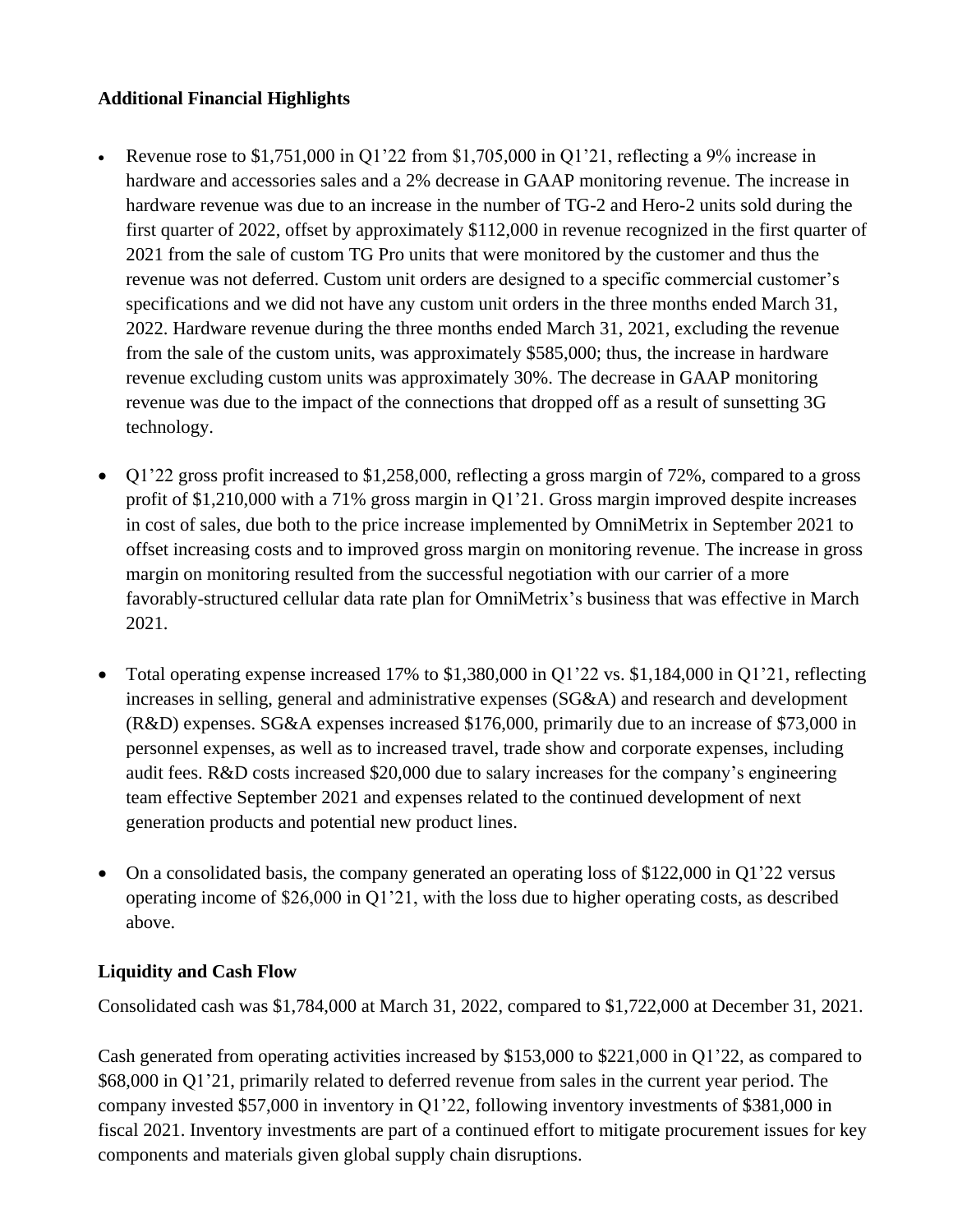The Company also continued to invest in technology and software development, using \$157,000 in Q1'22, following \$317,000 of investments in 2021. The investments were primarily for the development and design of the company's new Azure cloud-hosting environment and a new enhanced user interface for our customers, as well as other minor hardware and software upgrades. These investments create a more agile technology infrastructure for the company's future growth.

Acorn reminds investors that its operations could be materially affected by continued supply chain disruptions, new outbreaks of COVID-19 or variants, and economic uncertainty, which could include material adverse impacts on the Company's operations, financial position, cash flows and reported results.

#### **Investor Call Details**

| Date/Time:                         | Friday, May $13th$ at $11:00$ am ET                                                                                           |
|------------------------------------|-------------------------------------------------------------------------------------------------------------------------------|
| <b>Dial-in Number:</b>             | 1-844-834-0644 or 1-412-317-5190 (Int'l)                                                                                      |
| <b>Online Replay/Transcript:</b>   | Audio file and call transcript will be posted to the                                                                          |
|                                    | Investor section of Acorn's website when available.                                                                           |
| <b>Submit Questions via Email:</b> | $\operatorname{acfn}\nolimits @ \operatorname{catalyst-ir}.\nolimits com - \operatorname{before}\nolimits$ or after the call. |

## **About Acorn (**[www.acornenergy.com](http://www.acornenergy.com/)**)** and **OmniMetrixTM** [\(www.omnimetrix.net\)](http://www.omnimetrix.net/)

Acorn Energy, Inc. owns a 99% equity stake in OmniMetrix, a pioneer and leader in machine-tomachine (M2M) and Internet of Things (IoT) wireless remote monitoring and control solutions for stand-by power generators, gas pipelines, air compressors and other industrial equipment. OmniMetrix's proven, cost-effective solutions make critical systems more reliable. The company monitors thousands of assets for customers, which include 25 Fortune/Global 500 companies. OmniMetrix solutions monitor critical equipment used by cell towers, manufacturing plants, medical facilities, data centers, retail stores, public transportation systems, energy distribution and federal, state and municipal government facilities in addition to residential back-up generators.

### **Safe Harbor Statement**

This press release includes forward-looking statements, which are subject to risks and uncertainties. There is no assurance that Acorn will be successful in growing its business, reaching profitability, or maximizing the value of its operating company and other assets. A complete discussion of the risks and uncertainties that may affect Acorn Energy's business, including the business of its subsidiary, is included in "Risk Factors" in the Company's most recent Annual Report on Form 10-K as filed by the Company with the Securities and Exchange Commission.

### **Follow us**

Twitter: [@Acorn\\_IR](https://twitter.com/ACORN_IR) and [@OmniMetrix](https://twitter.com/OmniMetrix) **Investor Relations Contacts** Catalyst IR William Jones, 267-987-2082 David Collins, 212-924-9800 [acfn@catalyst-ir.com](mailto:acfn@catalyst-ir.com)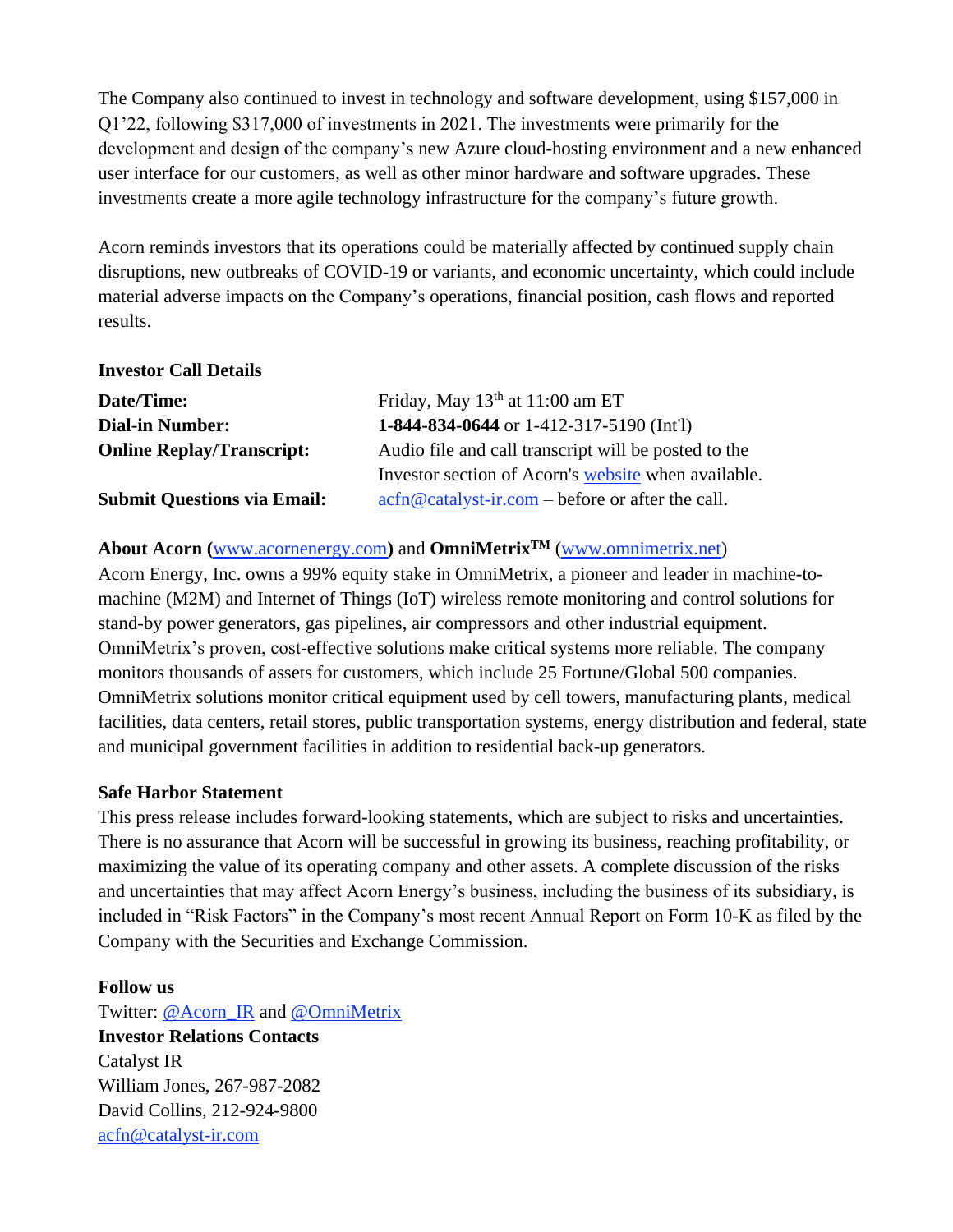#### **ACORN ENERGY, INC. AND SUBSIDIARIES CONDENSED CONSOLIDATED STATEMENTS OF OPERATIONS (UNAUDITED) (IN THOUSANDS, EXCEPT PER SHARE DATA)**

|                                                                                                                       | Three months ended March 31, |        |      |        |
|-----------------------------------------------------------------------------------------------------------------------|------------------------------|--------|------|--------|
|                                                                                                                       | 2022                         |        | 2021 |        |
| Revenue                                                                                                               | \$                           | 1,751  | \$   | 1,705  |
| Cost of sales                                                                                                         |                              | 493    |      | 495    |
| Gross profit                                                                                                          |                              | 1,258  |      | 1,210  |
| Operating expenses:                                                                                                   |                              |        |      |        |
| Research and development expense                                                                                      |                              | 198    |      | 178    |
| Selling, general and administrative expense                                                                           |                              | 1,182  |      | 1,006  |
| Total operating expenses                                                                                              |                              | 1,380  |      | 1,184  |
| Operating (loss) income                                                                                               |                              | (122)  |      | 26     |
| Finance expense, net                                                                                                  |                              |        |      | (4)    |
| (Loss) income before income taxes                                                                                     |                              | (122)  |      | 22     |
| Income tax expense                                                                                                    |                              |        |      |        |
| Net (loss) income                                                                                                     |                              | (122)  |      | 22     |
| Non-controlling interest share of net income                                                                          |                              | (1)    |      | (2)    |
| Net (loss) income attributable to Acorn Energy, Inc. shareholders                                                     |                              | (123)  | \$   | 20     |
| Basic and diluted net (loss) income per share attributable to Acorn<br>Energy, Inc. shareholders:                     |                              |        |      |        |
| Total attributable to Acorn Energy, Inc. shareholders                                                                 |                              | 0.00   | \$   | 0.00   |
| Weighted average number of shares outstanding attributable to Acorn<br>Energy, Inc. shareholders - basic and diluted: |                              |        |      |        |
| <b>Basic</b>                                                                                                          |                              | 39,688 |      | 39,688 |
| Diluted                                                                                                               |                              | 39,688 |      | 39,861 |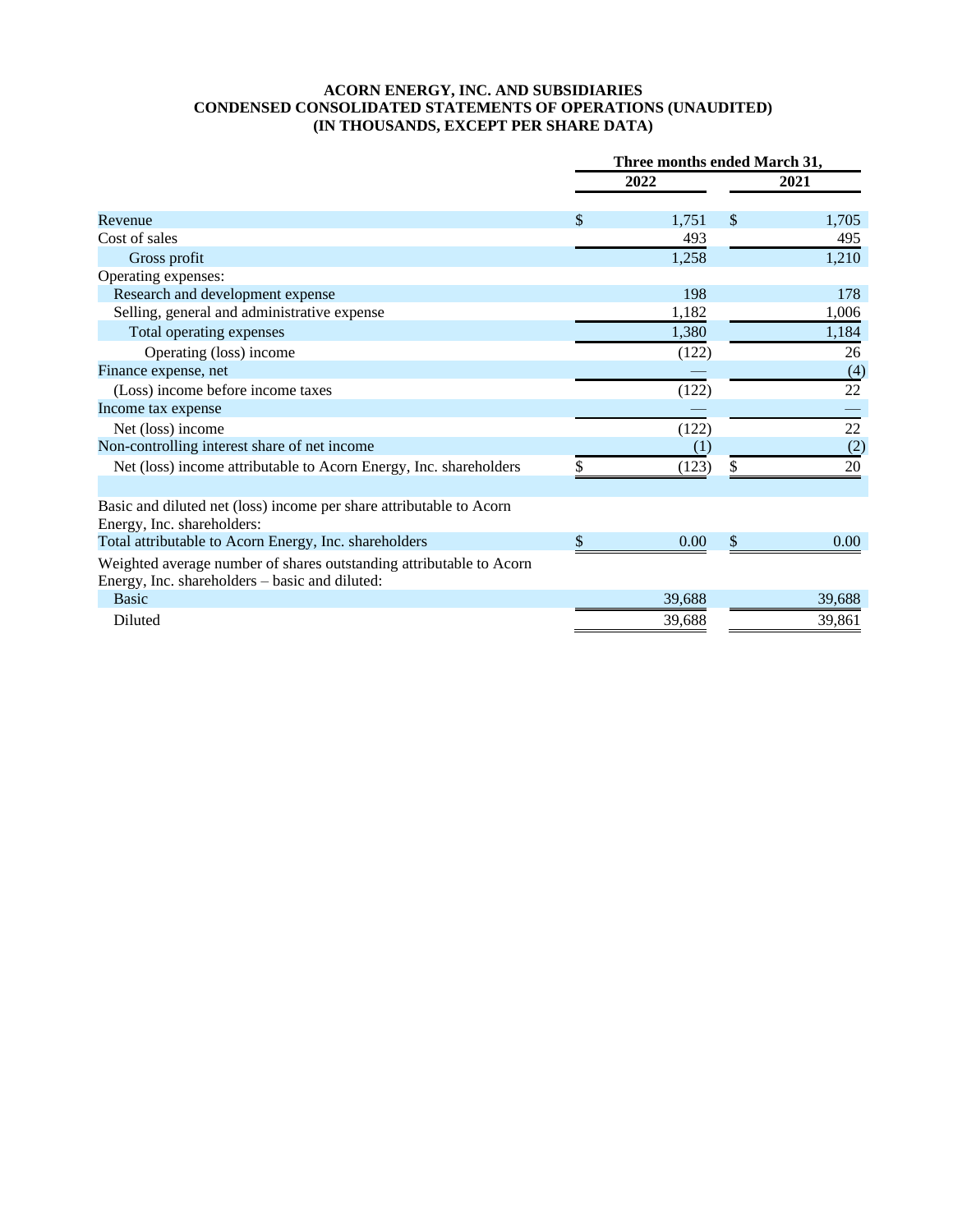#### **ACORN ENERGY, INC. AND SUBSIDIARIES CONDENSED CONSOLIDATED BALANCE SHEETS (UNAUDITED) (IN THOUSANDS, EXCEPT SHARE AND PER SHARE DATA)**

|                                                                        |    | As of<br>March 31, 2022 |              | As of<br><b>December 31, 2021</b> |  |
|------------------------------------------------------------------------|----|-------------------------|--------------|-----------------------------------|--|
| <b>ASSETS</b>                                                          |    |                         |              |                                   |  |
| Current assets:                                                        |    |                         |              |                                   |  |
| Cash                                                                   | \$ | 1,784                   | $\$\$        | 1,722                             |  |
| Accounts receivable, net                                               |    | 820                     |              | 876                               |  |
| Inventory, net                                                         |    | 674                     |              | 617                               |  |
| Deferred cost of goods sold                                            |    | 851                     |              | 799                               |  |
| Other current assets                                                   |    | 208                     |              | 229                               |  |
| Total current assets                                                   |    | 4,337                   |              | 4,243                             |  |
| Property and equipment, net                                            |    | 656                     |              | 517                               |  |
| Right-of-use assets, net                                               |    | 374                     |              | 399                               |  |
| Deferred cost of goods sold                                            |    | 797                     |              | 714                               |  |
| Other assets                                                           |    | 183                     |              | 169                               |  |
| <b>Total assets</b>                                                    | \$ | 6,347                   | $\sqrt{\ }$  | 6,042                             |  |
| <b>LIABILITIES AND DEFICIT</b>                                         |    |                         |              |                                   |  |
| <b>Current liabilities:</b>                                            |    |                         |              |                                   |  |
| Accounts payable                                                       | \$ | 516                     | $\mathbb{S}$ | 457                               |  |
| Accrued expenses                                                       |    | 227                     |              | 164                               |  |
| Deferred revenue                                                       |    | 3,652                   |              | 3,541                             |  |
| Current operating lease liabilities                                    |    | 109                     |              | 107                               |  |
| Other current liabilities                                              |    | 35                      |              | 34                                |  |
| Total current liabilities                                              |    | 4,539                   |              | 4,303                             |  |
| Long-term liabilities:                                                 |    |                         |              |                                   |  |
| Deferred revenue                                                       |    | 2,040                   |              | 1,852                             |  |
| Noncurrent operating lease liabilities                                 |    | 308                     |              | 336                               |  |
| Other long-term liabilities                                            |    | 13                      |              | 12                                |  |
| Total long-term liabilities                                            |    | 2,361                   |              | 2,200                             |  |
| Commitments and contingencies                                          |    |                         |              |                                   |  |
| Deficit:                                                               |    |                         |              |                                   |  |
| Acorn Energy, Inc. shareholders                                        |    |                         |              |                                   |  |
| Common stock - \$0.01 par value per share: Authorized - 42,000,000     |    |                         |              |                                   |  |
| shares; Issued $-39,687,589$ shares at March 31, 2022 and December 31, |    |                         |              |                                   |  |
| 2021                                                                   |    | 397                     |              | 397                               |  |
| Additional paid-in capital                                             |    | 102,835                 |              | 102,804                           |  |
| Accumulated deficit                                                    |    | (100, 757)              |              | (100, 634)                        |  |
| Treasury stock, at cost – 801,920 shares at March 31, 2022 and         |    |                         |              |                                   |  |
| December 31, 2021                                                      |    | (3,036)                 |              | (3,036)                           |  |
| Total Acorn Energy, Inc. shareholders' deficit                         |    | (561)                   |              | (469)                             |  |
| Non-controlling interests                                              |    | $\,8\,$                 |              | 8                                 |  |
| Total deficit                                                          |    | (553)                   |              | (461)                             |  |
| Total liabilities and deficit                                          | \$ | 6,347                   | \$           | 6,042                             |  |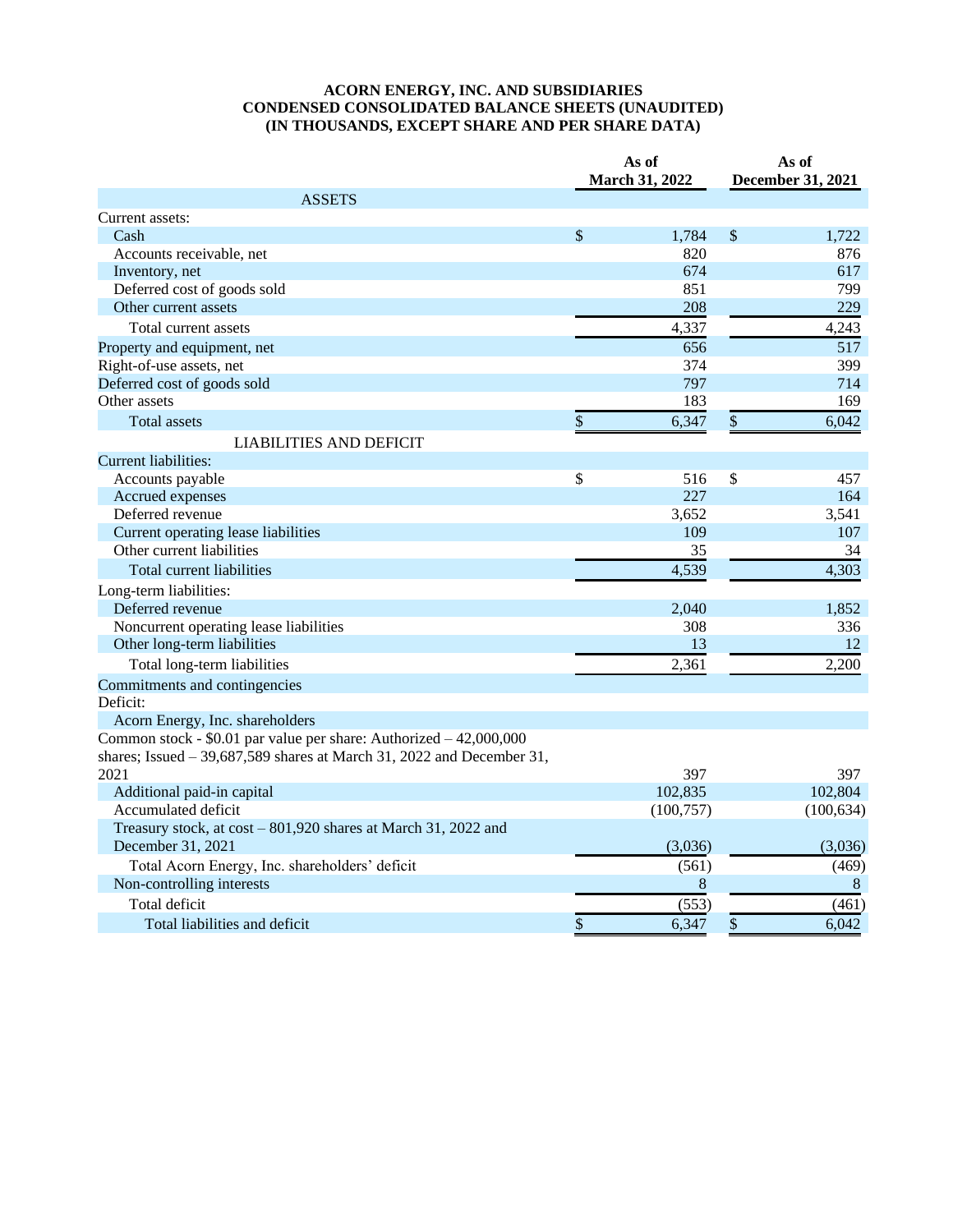#### **ACORN ENERGY, INC. AND SUBSIDIARIES CONDENSED CONSOLIDATED STATEMENTS OF CASH FLOWS (UNAUDITED) (IN THOUSANDS)**

|                                                               | Three months ended March 31, |       |    |                |
|---------------------------------------------------------------|------------------------------|-------|----|----------------|
|                                                               |                              | 2022  |    | 2021           |
| Cash flows provided by operating activities:                  |                              |       |    |                |
| Net (loss) income                                             | \$                           | (122) | \$ | 22             |
| Depreciation and amortization                                 |                              | 20    |    | 18             |
| Non-cash lease expense                                        |                              | 29    |    | 29             |
| Stock-based compensation                                      |                              | 31    |    | 15             |
| Change in operating assets and liabilities:                   |                              |       |    |                |
| Decrease (increase) in accounts receivable                    |                              | 56    |    | (39)           |
| Increase in inventory                                         |                              | (57)  |    | (7)            |
| (Increase) decrease in deferred cost of goods sold            |                              | (135) |    | 61             |
| Decrease (increase) in other current assets and other assets  |                              | 7     |    | (15)           |
| Increase (decrease) in deferred revenue                       |                              | 299   |    | (74)           |
| Decrease in operating lease liability                         |                              | (30)  |    | (30)           |
| Increase in accounts payable, accrued expenses, other current |                              |       |    |                |
| liabilities and non-current liabilities                       |                              | 123   |    | 88             |
| Net cash provided by operating activities                     |                              | 221   |    | 68             |
|                                                               |                              |       |    |                |
| Cash flows used in investing activities:                      |                              |       |    |                |
| Investments in technology                                     |                              | (157) |    | (8)            |
| Other capital investments                                     |                              | (2)   |    |                |
| Net cash used in investing activities                         |                              | (159) |    | (8)            |
|                                                               |                              |       |    |                |
| Cash flows used in financing activities:                      |                              |       |    |                |
| Short-term credit, net                                        |                              |       |    | (149)          |
|                                                               |                              |       |    |                |
| Net increase (decrease) in cash                               |                              | 62    |    | (89)           |
| Cash at the beginning of the year                             |                              | 1,722 |    | 2,063          |
| Cash at the end of the period                                 | \$                           | 1,784 | \$ | 1,974          |
|                                                               |                              |       |    |                |
| Supplemental cash flow information:                           |                              |       |    |                |
| Cash paid during the year for:                                |                              |       |    |                |
| Interest                                                      | \$                           |       | \$ | $\overline{4}$ |
|                                                               |                              |       |    |                |
| Non-cash investing and financing activities:                  |                              |       |    |                |
| Accrued preferred dividends to former CEO of OmniMetrix       | \$                           | 1     | \$ | 1              |